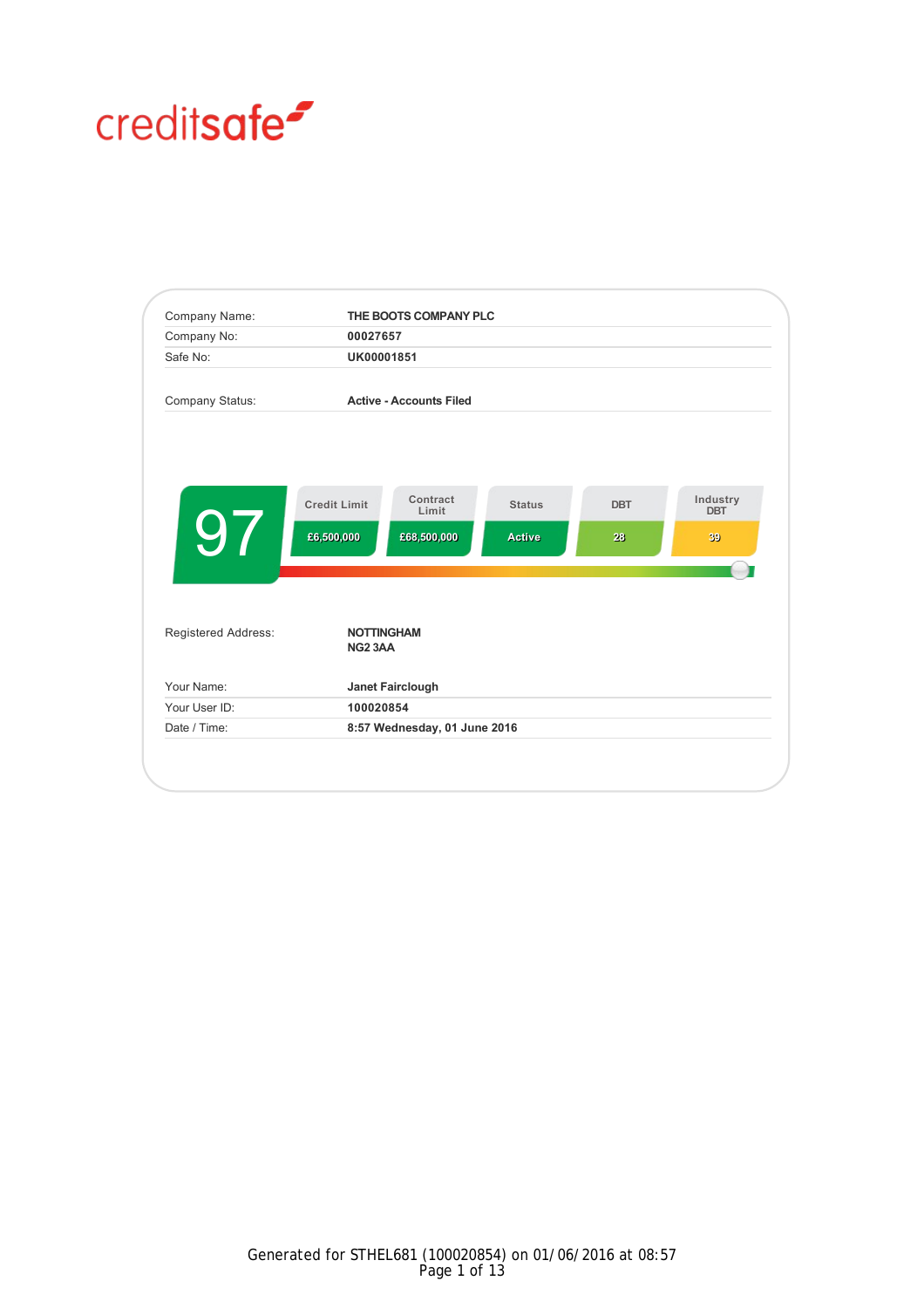

**Your User ID:** 100020854

Limited Company **Company Number:** 00027657

Date / Time: 8:57 Wednesday, 01 June 2016

**Company Name:** THE BOOTS COMPANY PLC Report Summary **Safe Number:** UK00001851



#### **Company Summary**

| <b>Registered Address</b> | <b>NOTTINGHAM</b><br>NG2 3AA                   | <b>Trading Address</b>         | Nottingham<br><b>Notts</b>        |
|---------------------------|------------------------------------------------|--------------------------------|-----------------------------------|
|                           |                                                |                                | NG <sub>2</sub> 3AA               |
| <b>Website Address</b>    | http://www.boots.com                           |                                |                                   |
| <b>Telephone Number</b>   | 08450708090                                    | <b>Fax Number</b>              |                                   |
| <b>TPS</b>                | No.                                            | <b>FPS</b>                     | Yes                               |
| <b>Incorporation Date</b> | 07/11/1888                                     |                                |                                   |
| <b>Previous Name</b>      | THE BOOTS COMPANY LIMITED                      | <b>Type</b>                    | Public limited with Share Capital |
|                           |                                                | <b>FTSE Index</b>              | ٠                                 |
| Date of Change            | 29/01/2008                                     | <b>Filing Date of Accounts</b> | 23/02/2016                        |
| Currency                  | <b>GBP</b>                                     | <b>Share Capital</b>           | £209,005,599                      |
| SIC <sub>07</sub>         | 70100                                          | <b>Charity Number</b>          | ٠                                 |
| <b>SIC07 Description</b>  | ACTIVITIES OF HEAD OFFICES                     |                                |                                   |
| <b>Principal Activity</b> | Holding boots brands and intelectual property. |                                |                                   |

#### **Credit Rating & Limit**

| Todays Rating [1-100]        | 97          |
|------------------------------|-------------|
| Previous Rating [0-100]      |             |
| <b>Todays Limit</b>          | £6,500,000  |
| <b>Previous Limit</b>        | £0          |
| <b>Todays Contract Limit</b> | £68,500,000 |

#### Based upon the company's latest industry classification, todays rating of 97 places the company in the upper 25% of 24312 companies sampled from the same industry

| Rating - Key Financials Filed / Established |                |                    | Rating - Newly Incorporated       |  |  |
|---------------------------------------------|----------------|--------------------|-----------------------------------|--|--|
| Rating                                      | Description    | Rating             | Description                       |  |  |
| $\bullet$ 71 - 100                          | Very Low Risk  | $\bullet$ 51 - 100 | Low Risk                          |  |  |
| $\bullet$ 51 - 70                           | Low Risk       | $\bullet$ 30 - 50  | Moderate Risk                     |  |  |
| $\bullet$ 30 - 50                           | Moderate Risk  | $1 - 29$           | Caution - High Risk               |  |  |
| $21 - 29$                                   | High Risk      | Not Rated          | Please see report for description |  |  |
| $\bullet$ 1 - 20                            | Very High Risk |                    |                                   |  |  |

Not Rated Please see report for description



97

#### **INTERNATIONAL SCORE SCORE DESCRIPTION**

#### **International Score Description: Very Low Risk**

The Creditsafe International Score represents a common risk scoring platform which enables companies to be compared on an international basis.

| А | Very Low Risk |
|---|---------------|
| в | Low Risk      |
| c | Moderate Risk |
| D | High Risk     |
| F | Not Rated     |

Generated for STHEL681 (100020854) on 01/06/2016 at 08:57 Page 2 of 13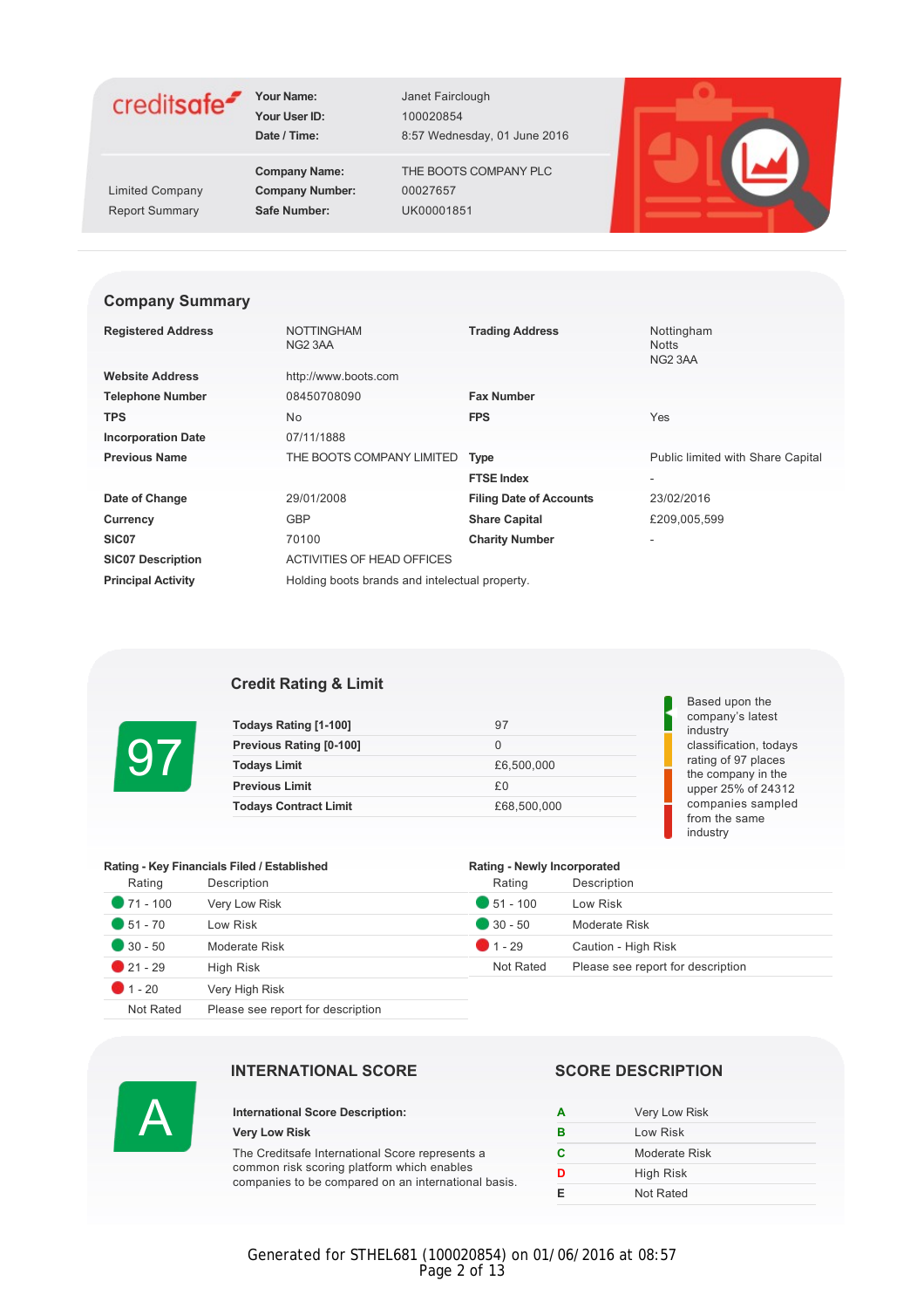# **Key Financials**

| <b>Year to Date</b> | <b>Turnover</b> | <b>Pre Tax Profit</b> | <b>Shareholder</b> | <b>Funds Employees</b>   |
|---------------------|-----------------|-----------------------|--------------------|--------------------------|
| 31/08/2015          | £274,000,000    | £233,000,000          | £1,227,000,000     |                          |
| 31/03/2014          | £172,000,000    | £154.000.000          | £1,298,000,000     | $\overline{\phantom{a}}$ |
| 31/03/2013          | £162,000,000    | £186,000,000          | £1,299,000,000     | $\sim$                   |

# **Mortgage Summary**

| <b>Total Mortgage</b> |  |
|-----------------------|--|
| Outstanding           |  |
| Satisfied             |  |

# **Trade Debtors / Bad Debt Summary**

| <b>Total Number of Documented Trade</b> |  |
|-----------------------------------------|--|
| <b>Total Value of Documented Trade</b>  |  |

#### **Commentary**

| This company has been treated as a Large company in respect of the rating/limit generated.                 |
|------------------------------------------------------------------------------------------------------------|
| This company's return on total assets employed ratio indicates a highly efficient use of assets.           |
| This company has made late payments on a medium percentage of invoices.                                    |
| This company's ratio of total liabilities to total assets indicates the presence of strong equity funding. |
| The company has more cash than short term bank borrowings.                                                 |
| This company trades in an industry with a moderate level of corporate failures.                            |

# **CCJ**

| Total Number of Exact CCJs -       |                          | <b>Total Value of Exact CCJs -</b>     |             |
|------------------------------------|--------------------------|----------------------------------------|-------------|
| Total Number of Possible CCJs - 2  |                          | Total Value of Possible CCJs -         | <b>£675</b> |
| Total Number of Satisfied CCJs - 0 |                          | <b>Total Value of Satisfied CCJs -</b> |             |
| <b>Total Number of Writs -</b>     | $\overline{\phantom{a}}$ |                                        |             |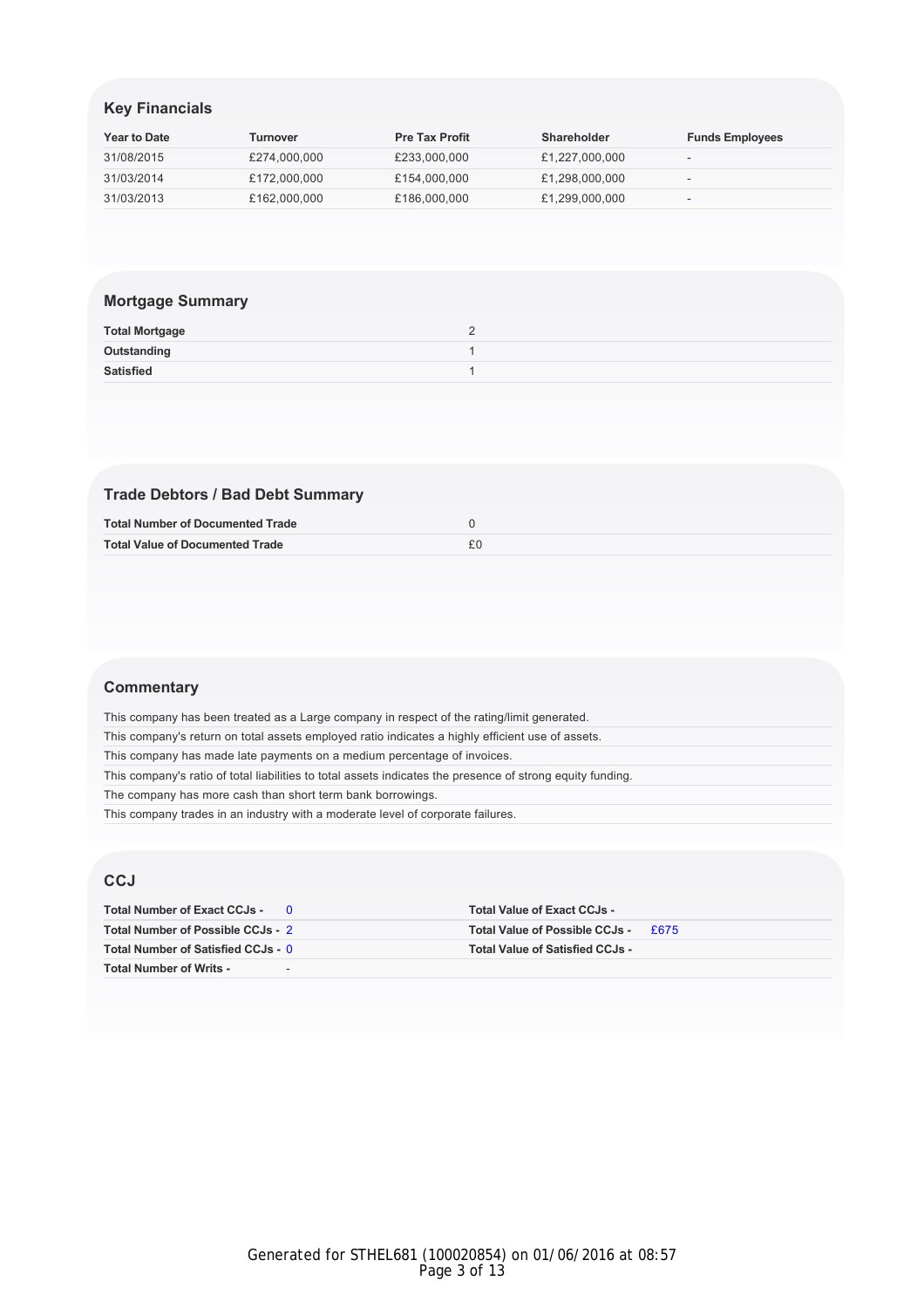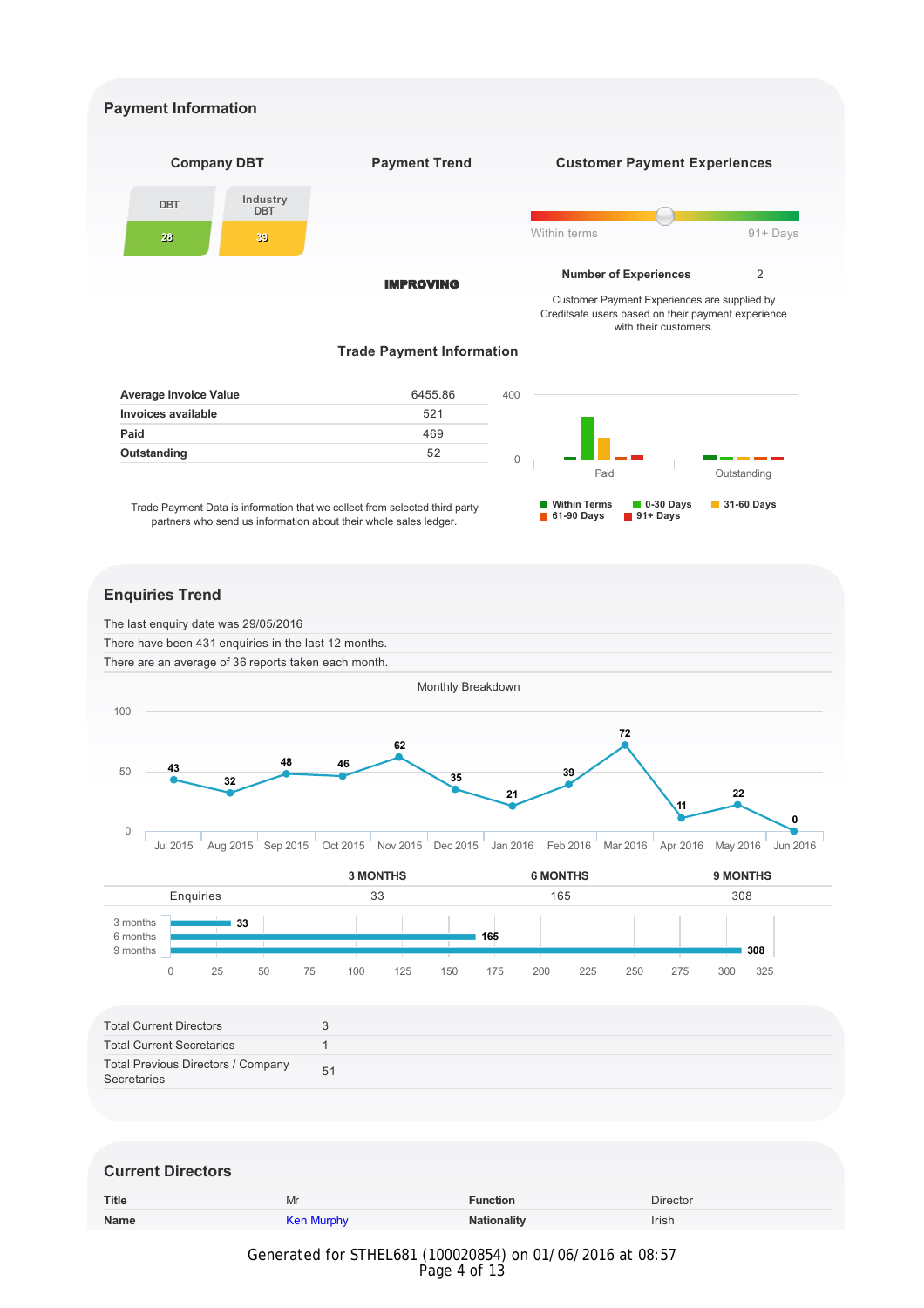| Date of Birth         | 09/1966                                         | <b>Present Appointments</b> | 7               |
|-----------------------|-------------------------------------------------|-----------------------------|-----------------|
| <b>Latest Address</b> | D90 1 Thane Road West.<br>Nottingham            | <b>Appointment Date</b>     | 30/09/2013      |
| <b>Post Code</b>      | <b>NG90 1BS</b>                                 |                             |                 |
| Title                 | Mr                                              | <b>Function</b>             | Director        |
| <b>Name</b>           | <b>Andrew Richard Thompson</b>                  | <b>Nationality</b>          | <b>British</b>  |
| Date of Birth         | 04/1975                                         | <b>Present Appointments</b> | 22              |
| <b>Latest Address</b> | 2 The Heights, Brooklands,<br>Weybridge, Surrey | <b>Appointment Date</b>     | 02/10/2015      |
| <b>Post Code</b>      | KT13 0NY                                        |                             |                 |
| Title                 | <b>Mrs</b>                                      | <b>Function</b>             | <b>Director</b> |
| <b>Name</b>           | <b>Rosemary Frances Counsell</b>                | <b>Nationality</b>          | British         |
| Date of Birth         | 05/1963                                         | <b>Present Appointments</b> | 11              |
| <b>Latest Address</b> | 1 Thane Road West, Nottingham                   | <b>Appointment Date</b>     | 20/11/2015      |
| <b>Post Code</b>      | NG2 3AA                                         |                             |                 |

# **Current Company Secretary**

| <b>Title</b>          | Mr                                              | <b>Function</b>             | Company Secretary |
|-----------------------|-------------------------------------------------|-----------------------------|-------------------|
| <b>Name</b>           | <b>Andrew Richard Thompson</b>                  | <b>Nationality</b>          |                   |
| Date of Birth         | -                                               | <b>Present Appointments</b> |                   |
| <b>Latest Address</b> | 2 The Heights, Brooklands,<br>Weybridge, Surrey | <b>Appointment Date</b>     | 02/10/2015        |
| <b>Post Code</b>      | KT13 0NY                                        |                             |                   |

# **Top Shareholders**

| <b>Name</b>                                   |     |                           |               | Currency Share Count Share Type Nominal Value % of Total Share Count |
|-----------------------------------------------|-----|---------------------------|---------------|----------------------------------------------------------------------|
| ALLIANCE BOOTS HOLDINGS LTD                   | GBP | 836.022.396 ORDINARY 0.25 |               | 100                                                                  |
| WALGREENS BOOTS ALLIANCE SERVICES LIMITED GBP |     |                           | ORDINARY 0.25 |                                                                      |

## **Profit & Loss**

|      | Date Of<br>Accounts            | 31/08/15     | $(\% )$ | 31/03/14                 | (% )    | 31/03/13     | (% )     | 31/03/12                        | (% )     | 31/03/11     |
|------|--------------------------------|--------------|---------|--------------------------|---------|--------------|----------|---------------------------------|----------|--------------|
|      | Weeks                          | 74           | (%)     | 52                       | (% )    | 52           | (%)      | 52                              | (%)      | 52           |
|      | Currency                       | <b>GBP</b>   | (%)     | <b>GBP</b>               | (% )    | <b>GBP</b>   | (% )     | <b>GBP</b>                      | (% )     | <b>GBP</b>   |
|      | Consolidated<br>$A$ / $cs$     | N            | (% )    | N                        | (% )    | N            | (% )     | N                               | (% )     | N            |
| nN   | <b>Turnover</b>                | £274,000,000 | 59.3%   | £172,000,000             | 6.2%    | £162,000,000 |          | $-2.4\%$ £166,000,000 $-75.4\%$ |          | £674,000,000 |
| all. | Export                         |              |         |                          |         |              |          |                                 |          |              |
| all  | Cost of Sales                  | £7,000,000   | 40%     | £5,000,000               | 25%     | £4,000,000   |          |                                 |          |              |
| all  | <b>Gross Profit</b>            | £267,000,000 | 59.9%   | £167,000,000             | 5.7%    | £158,000,000 |          |                                 |          |              |
| alll | Wages &<br>Salaries            |              |         |                          |         |              |          |                                 | $-100\%$ | £2,000,000   |
| all  | <b>Directors</b><br>Emoluments |              |         | $\overline{\phantom{a}}$ |         | ۰            |          |                                 |          |              |
| all  | <b>Operating Profit</b>        | £198,000,000 | 43.5%   | £138,000,000             | $-0.7%$ | £139,000,000 | $-0.7\%$ | £140,000,000                    | $-1.4%$  | £142,000,000 |
| all  | Depreciation                   |              | $-100%$ | £1,000,000               |         |              | $-100\%$ | £2,000,000                      | 100%     | £1,000,000   |
|      | <b>Audit Fees</b>              |              |         |                          |         |              |          |                                 |          |              |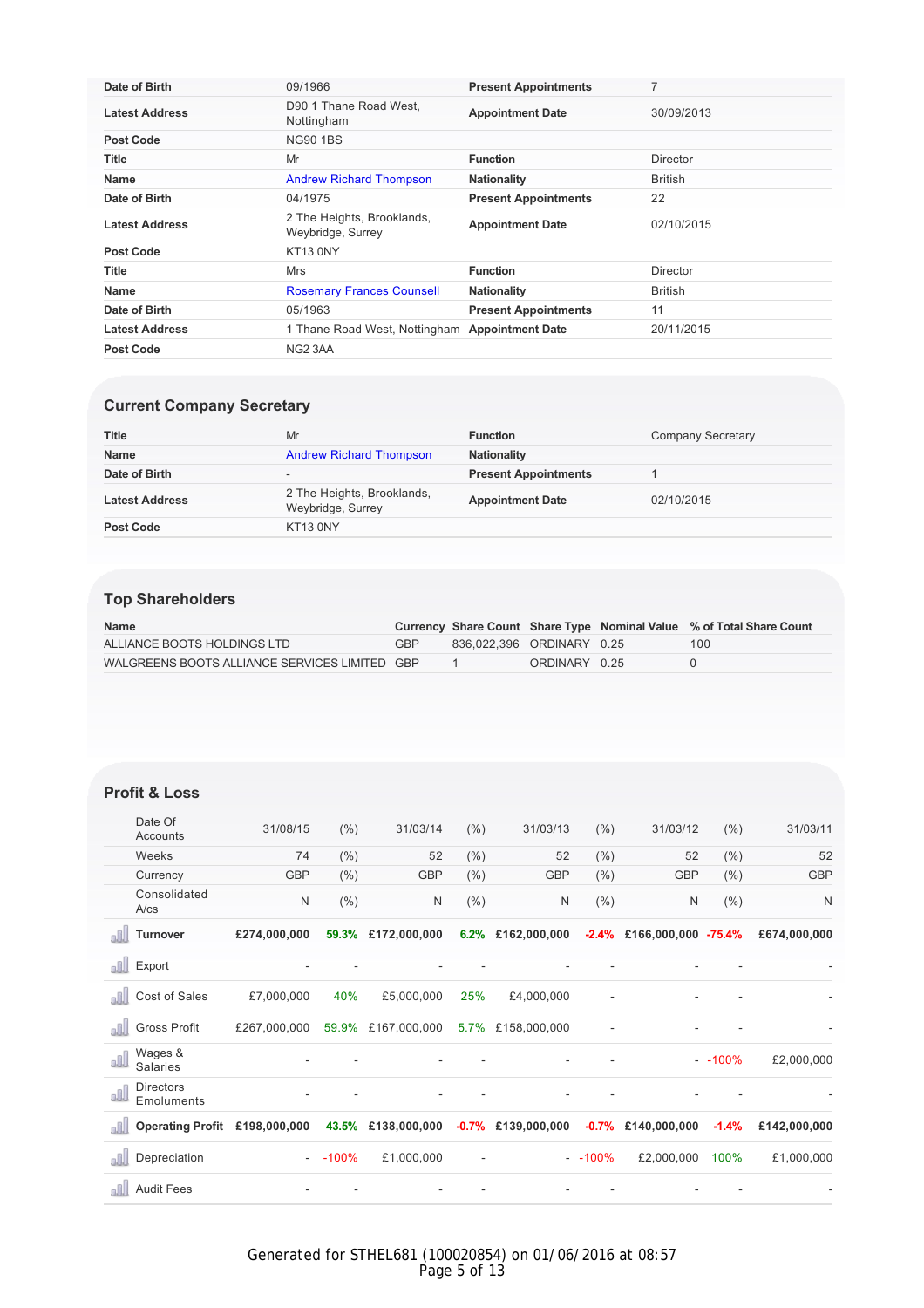| Interest<br>Payments         |                     |        |                                                                                 |                   |       |                          |        |                |
|------------------------------|---------------------|--------|---------------------------------------------------------------------------------|-------------------|-------|--------------------------|--------|----------------|
| <b>Pre Tax Profit</b><br>n N | £233,000,000        |        | 51.3% £154,000,000 -17.2% £186,000,000                                          |                   |       | 5.7% £176,000,000 -26.7% |        | £240,000,000   |
| Taxation                     | -£48.000.000        | -45.5% | E33,000,000-                                                                    | $ -$ £33.000.000  | 13.2% | $-E38.000.000$           | 5%     | $-E40,000,000$ |
| Profit After Tax             | £185,000,000        |        | 52.9% £121,000,000 -20.9% £153,000,000 10.9% £138,000,000                       |                   |       |                          | $-31%$ | £200,000,000   |
| Dividends<br>Pavable         |                     |        | £256,000,000 109.8% £122,000,000 -18.1% £149,000,000 -30.7% £215,000,000 -32.8% |                   |       |                          |        | £320,000,000   |
| <b>Retained Profit</b>       | E71,000,000 -999.9% |        | $-£1,000,000 -125%$                                                             | £4,000,000 105.2% |       | -£77,000,000             | 35.8%  | E120,000,000-  |

## **Balance Sheet**

|                    | Date Of<br><b>Accounts</b>                   | 31/08/15                                                                                     | (%)         | 31/03/14          | (%)  | 31/03/13                                                            | (%) | 31/03/12            | (%)    | 31/03/11            |
|--------------------|----------------------------------------------|----------------------------------------------------------------------------------------------|-------------|-------------------|------|---------------------------------------------------------------------|-----|---------------------|--------|---------------------|
| nN.                |                                              | Tangible Assets £1,187,000,000 -0.3% £1,191,000,000 -0.9% £1,202,000,000 0.4% £1,197,000,000 |             |                   |      |                                                                     |     |                     |        | 0.4% £1,192,000,000 |
| all                | Intangible<br>Assets                         | $\mathbf 0$                                                                                  |             | 0                 |      | $\mathbf 0$                                                         |     | $\mathbf 0$         |        | 0                   |
| all.               | <b>Total Fixed</b><br><b>Assets</b>          | £1.187.000.000                                                                               |             |                   |      | $-0.3\%$ £1,191,000,000 $-0.9\%$ £1,202,000,000 0.4% £1,197,000,000 |     |                     |        | 0.4% £1,192,000,000 |
| nil.               | <b>Stock</b>                                 | $\mathbf 0$                                                                                  |             | 0                 |      | $\Omega$                                                            |     | $\mathbf 0$         |        | 0                   |
|                    | <b>Trade Debtors</b>                         | $\Omega$                                                                                     |             | $\Omega$          |      | $\Omega$                                                            |     | $\Omega$            |        | 0                   |
| nN.                | Cash                                         | £17,000,000                                                                                  |             | 0                 |      | $\Omega$                                                            |     | $\mathbf 0$         |        | $\Omega$            |
|                    | <b>Other Debtors</b>                         | £49,000,000 -57.4%                                                                           |             | £115,000,000 9.5% |      | £105,000,000-19.2%                                                  |     | £130,000,000        | $-33%$ | £194,000,000        |
| all                | Miscellaneous<br><b>Current Assets</b>       |                                                                                              | $0 - 100\%$ | £16,000,000       | 6.7% | £15,000,000                                                         |     | £15,000,000         | 7.1%   | £14,000,000         |
| all.               | <b>Total Current</b><br><b>Assets</b>        | £66,000,000 -49.6%                                                                           |             | £131,000,000      | 9.2% | £120,000,000 -17.2%                                                 |     | £145,000,000 -30.3% |        | £208,000,000        |
|                    | <b>Trade Creditors</b>                       | $\Omega$                                                                                     |             | 0                 |      | $\Omega$                                                            |     | $\Omega$            |        | 0                   |
| all.               | Bank Loans &<br>Overdrafts                   | $\Omega$                                                                                     |             | 0                 |      | $\Omega$                                                            |     | $\Omega$            |        | 0                   |
| all.               | Other Short Term<br>Finance                  | £14,000,000 133.3%                                                                           |             | £6,000,000 500%   |      | £1,000,000-97.1%                                                    |     | £34,000,000466.7%   |        | £6,000,000          |
| n <sub>n</sub> nll | Miscellaneous<br>Current<br>Liabilities      | £12,000,000 -33.3%                                                                           |             | £18,000,000-18.2% |      | £22,000,000 69.2%                                                   |     | £13,000,000 -53.6%  |        | £28,000,000         |
| sll.               | <b>Total Current</b><br>Liabilities          | £26,000,000                                                                                  | 8.3%        | £24,000,000       | 4.3% | £23,000,000 -51.1%                                                  |     | £47,000,000 38.2%   |        | £34,000,000         |
| n.                 | Bank Loans &<br>Overdrafts and<br>LTL        | 0                                                                                            |             | $\mathbf 0$       |      | 0                                                                   |     | $\Omega$            |        | 0                   |
| all                | Other Long Term<br>Finance                   | $\Omega$                                                                                     |             | 0                 |      | $\Omega$                                                            |     | $\mathbf 0$         |        | 0                   |
| all                | <b>Total Long Term</b><br><b>Liabilities</b> | $\mathbf{0}$                                                                                 |             | 0                 |      | $\mathbf{0}$                                                        |     | $\mathbf{0}$        |        | $\mathbf{0}$        |

# **Capital & Reserves**

.

| Date Of<br><b>Accounts</b>      |                 | 31/08/15            | $(\%)$ | 31/03/14            | $(\%)$ | 31/03/13                                                      | (%) | 31/03/12            | $(\%)$  | 31/03/11       |
|---------------------------------|-----------------|---------------------|--------|---------------------|--------|---------------------------------------------------------------|-----|---------------------|---------|----------------|
| all<br>Capital                  | Called Up Share | £209,000,000        | ٠      | £209,000,000        | ٠      | £209,000,000                                                  | ٠   | £209,000,000        | ٠       | £209,000,000   |
| P & L Account<br>GU.<br>Reserve |                 | £530,000,000 -11.8% |        | £601,000,000 - 0.2% |        | £602,000,000 0.7%                                             |     | £598,000,000 -11.4% |         | £675,000,000   |
| Revaluation<br>su.<br>Reserve   |                 | -                   |        | -                   |        |                                                               |     | -                   |         |                |
| Sundry<br>Reserves              |                 | £488,000,000        | ٠      | £488,000,000        | ٠      | £488,000,000                                                  | ٠   | £488,000,000        | 1.2%    | £482,000,000   |
| Shareholder<br><b>Funds</b>     |                 | £1.227.000.000      |        |                     |        | -5.5% £1,298,000,000 -0.1% £1,299,000,000 0.3% £1,295,000,000 |     |                     | $-5.2%$ | £1,366,000,000 |

### **Other Financial Items**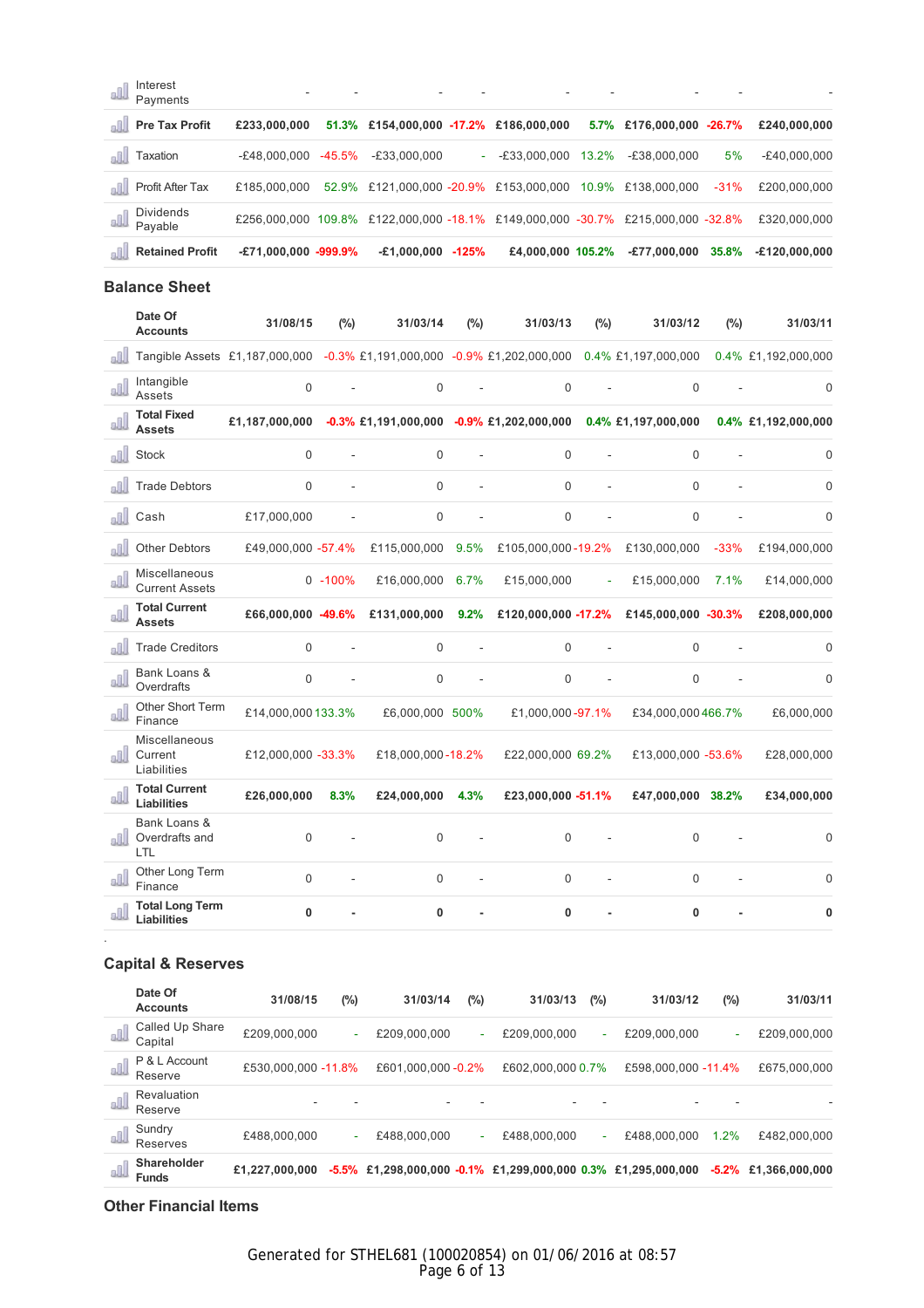| Date Of<br><b>Accounts</b>       | 31/08/15            | (%)  | 31/03/14                | $(\%)$ | 31/03/13                                                 | $(\%)$ | 31/03/12           | $(\%)$ | 31/03/11                                        |
|----------------------------------|---------------------|------|-------------------------|--------|----------------------------------------------------------|--------|--------------------|--------|-------------------------------------------------|
| <b>Net Worth</b>                 | £1,227,000,000      |      |                         |        | $-5.5\%$ £1,298,000,000 $-0.1\%$ £1,299,000,000          |        |                    |        | $0.3\%$ £1,295,000,000 -5.2% £1,366,000,000     |
| <b>Working Capital</b>           | £40,000,000 - 62.6% |      | £107,000,000 10.3%      |        | £97,000,000                                              | $-1\%$ | £98,000,000 -43.7% |        | £174,000,000                                    |
| <b>Total Assets</b><br>all.      | £1,253,000,000      |      | $-5.2\%$ £1,322,000,000 |        | $-$ £1,322,000,000                                       |        |                    |        | $-1.5\%$ £1,342,000,000 $-4.1\%$ £1,400,000,000 |
| <b>Total Liabilities</b><br>alll | £26,000,000         | 8.3% | £24,000,000             | 4.3%   | £23,000,000 - 51.1%                                      |        | £47,000,000 38.2%  |        | £34,000,000                                     |
| <b>Net Assets</b><br>all.        |                     |      |                         |        | £1,227,000,000 -5.5% £1,298,000,000 -0.1% £1,299,000,000 |        |                    |        | $0.3\%$ £1,295,000,000 -5.2% £1,366,000,000     |

# **Cash Flow**

| Date Of<br><b>Accounts</b>                      | 31/08/15 | (%) | 31/03/14 | (%) | 31/03/13 | (%) | 31/03/12 | $(\%)$ | 31/03/11 |
|-------------------------------------------------|----------|-----|----------|-----|----------|-----|----------|--------|----------|
| <b>Net Cashflow</b><br>8JJ.<br>from Operations  |          |     | -        |     |          |     | -        |        |          |
| <b>Net Cashflow</b><br>all.<br>before Financing | ۰        |     | ۰        |     | ۰        |     |          |        |          |
| <b>Net Cashflow</b><br>from Financing           | -        |     | ۰        |     | -        |     |          |        |          |
| Increase in<br>Cash                             |          |     | -        |     |          |     |          |        |          |

#### **Miscellaneous**

|     | Date Of<br><b>Accounts</b> | 31/08/15                                      | $(\%)$ | 31/03/14  | (%)    | 31/03/13                                                                           | (%)    | 31/03/12   | (%)                      | 31/03/11       |
|-----|----------------------------|-----------------------------------------------|--------|-----------|--------|------------------------------------------------------------------------------------|--------|------------|--------------------------|----------------|
|     | Contingent<br>Liability    | <b>NO</b>                                     | $\sim$ | <b>NO</b> | $\sim$ | <b>YES</b>                                                                         | $\sim$ | <b>YES</b> | $\overline{\phantom{a}}$ | <b>YES</b>     |
|     | Capital<br>Employed        |                                               |        |           |        | £1,227,000,000 -5.5% £1,298,000,000 -0.1% £1,299,000,000 0.3% £1,295,000,000 -5.2% |        |            |                          | £1.366.000.000 |
| all | Number of<br>Employees     |                                               | ۰      |           |        | -                                                                                  |        |            |                          | 69             |
|     | Accountants                |                                               |        |           |        |                                                                                    |        |            |                          |                |
|     | Auditors                   | <b>DELOITTE LLP</b>                           |        |           |        |                                                                                    |        |            |                          |                |
|     | Auditor<br>Comments        | The audit report contains no adverse comments |        |           |        |                                                                                    |        |            |                          |                |
|     | <b>Bankers</b>             | NATIONAL WESTMINSTER BANK PLC                 |        |           |        |                                                                                    |        |            |                          |                |
|     | <b>Bank Branch</b><br>Code |                                               |        |           |        |                                                                                    |        |            |                          |                |

#### **Ratios**

| Date Of<br><b>Accounts</b>                     | 31/08/15                 | 31/03/14                 | 31/03/13                 | 31/03/12    | 31/03/11    |
|------------------------------------------------|--------------------------|--------------------------|--------------------------|-------------|-------------|
| Pre-tax profit<br>all<br>margin %              | 85.04                    | 89.53                    | 114.81                   | 106.02      | 35.61       |
| Current ratio<br>all                           | 2.54                     | 5.46                     | 5.22                     | 3.09        | 6.12        |
| Sales/Net<br>all<br><b>Working Capital</b>     | 6.85                     | 1.61                     | 1.67                     | 1.69        | 3.87        |
| Gearing %                                      | $\mathbf 0$              | $\mathbf 0$              | $\mathbf 0$              | $\mathbf 0$ | $\mathbf 0$ |
| Equity in %<br>all                             | 97.90                    | 98.20                    | 98.30                    | 96.50       | 97.60       |
| <b>Creditor Days</b><br>all                    | $\overline{\phantom{a}}$ | $\overline{\phantom{a}}$ | $\overline{\phantom{a}}$ | ٠           |             |
| Debtor Days                                    | $\overline{\phantom{a}}$ | $\overline{\phantom{a}}$ | ٠                        | ٠           |             |
| Liquidity/Acid<br>all<br>Test                  | 2.53                     | 5.45                     | 5.21                     | 3.08        | 6.11        |
| Return On<br>all<br>Capital<br>Employed %      | 18.98                    | 11.86                    | 14.31                    | 13.59       | 17.56       |
| Return On Total<br>n N<br>Assets<br>Employed % | 18.59                    | 11.64                    | 14.06                    | 13.11       | 17.14       |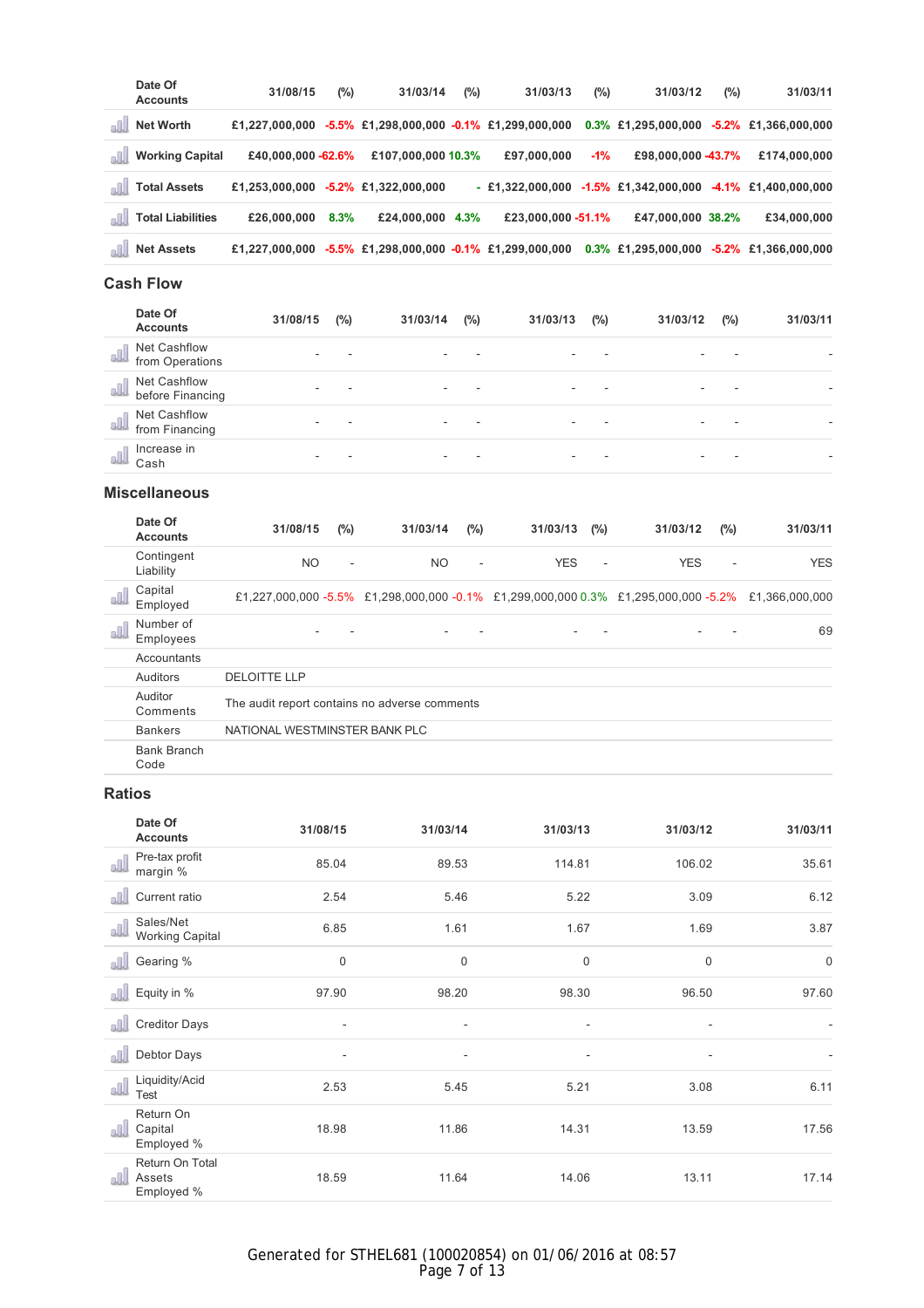| <b>Current Debt</b><br>8UJ.<br>Ratio           | 0.02                     | 0.01  | 0.01  | 0.03  | 0.02  |
|------------------------------------------------|--------------------------|-------|-------|-------|-------|
| <b>Total Debt Ratio</b>                        | 0.02                     | 0.01  | 0.01  | 0.03  | 0.02  |
| <b>Stock Turnover</b><br>8UJ<br>Ratio %        | $\overline{\phantom{a}}$ | -     | -     | -     |       |
| Return on Net<br>Assets<br>s. IJ<br>Employed % | 18.98                    | 11.86 | 14.31 | 13.59 | 17.56 |

### **Report Notes**

There are no notes to display.

# **Status History**

No Status History found

#### **Event History**

| Date       | <b>Description</b>                               |
|------------|--------------------------------------------------|
| 03/03/2016 | New Board Member Mrs R.F. Counsell appointed     |
| 02/03/2016 | New Accounts Filed                               |
| 02/03/2016 | New Accounts Filed                               |
| 30/11/2015 | New Board Member Ms R.F. Counsell appointed      |
| 26/11/2015 | New Board Member Ms R.F. Counsell appointed      |
| 17/11/2015 | Payment Data Update Received                     |
| 17/11/2015 | Mr M.S. Dench has left the board                 |
| 08/10/2015 | New Company Secretary Mr A.R. Thompson appointed |
| 07/10/2015 | Mr D.C. Foster has resigned as company secretary |
| 07/10/2015 | Mr D.C. Foster has left the board                |
| 07/10/2015 | New Board Member Mr A.R. Thompson appointed      |
| 27/09/2015 | <b>Annual Returns</b>                            |
| 14/09/2014 | <b>Annual Returns</b>                            |
| 11/09/2014 | New Accounts Filed                               |
| 11/09/2014 | New Accounts Filed                               |

# **Rating History Show graph**

| Date       | Rating    | <b>Description</b>           |
|------------|-----------|------------------------------|
| 03/03/2016 | 97        | Very Low Risk                |
| 01/03/2016 | Not Rated | Financial Statements too old |
| 26/11/2015 | 95        | Very Low Risk                |
| 17/11/2015 | 73        | Very Low Risk                |
| 12/09/2014 | 95        | Very Low Risk                |
| 24/08/2014 | 95        | Very Low Risk                |
| 18/03/2014 | 95        | Very Low Risk                |
| 14/02/2014 | 92        | Very Low Risk                |
| 11/10/2013 | 95        | Very Low Risk                |
| 28/08/2013 | 96        | Very Low Risk                |

# **Limit History Show graph**

| Date       | Limit       |  |
|------------|-------------|--|
| 03/03/2016 | £6,500,000  |  |
| 01/03/2016 | ۰           |  |
| 26/11/2015 | £12,200,000 |  |
| 17/11/2015 | £9,350,000  |  |
| 12/09/2014 | £12,200,000 |  |
| 24/08/2014 | £11,150,000 |  |
| 18/03/2014 | £1,300,000  |  |
| 14/02/2014 | £1,250,000  |  |
| 28/09/2013 | £1,300,000  |  |
| 26/02/2013 | £1,350,000  |  |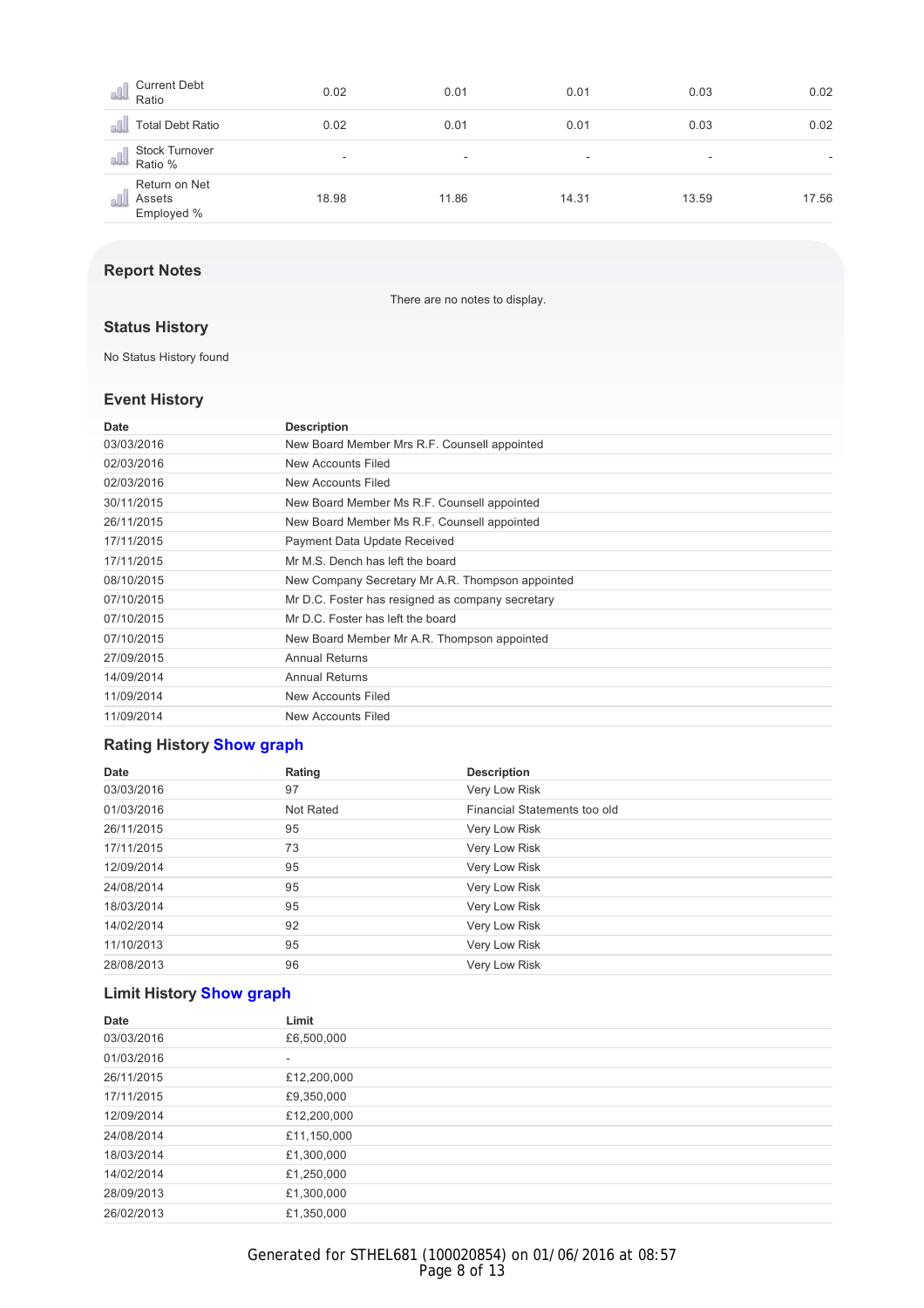# **Previous Company Names**

| Date       | <b>Previous Name</b>      |
|------------|---------------------------|
| 29/01/2008 | THE BOOTS COMPANY LIMITED |
| 14/12/2007 | BOOTS COMPANY PLC(THE)    |

#### **Writ Details**

No writs found

#### **Statistics**

| Group            | 75 companies    | <b>Holding Company</b>          | ALLIANCE BOOTS                         |  |
|------------------|-----------------|---------------------------------|----------------------------------------|--|
| Linkages         | 169 companies   |                                 | <b>HOLDINGS LIMITED</b>                |  |
| <b>Countries</b> | In 13 countries | <b>Ownership Status</b>         | <b>Wholly Owned</b>                    |  |
|                  |                 | <b>Ultimate Holding Company</b> | <b>WALGREENS BOOTS</b><br>ALLIANOT INO |  |

**Summary**

#### **Group Structure**

**Full**

ALLIANCE INC

| <b>Company Name</b>                 | Safe Number                    | Registered<br><b>Number</b> | <b>Latest Key</b><br><b>Financials</b> | Consol.<br><b>Accounts</b> | Rating     | Limit          | <b>Turnover</b>        |
|-------------------------------------|--------------------------------|-----------------------------|----------------------------------------|----------------------------|------------|----------------|------------------------|
| E. WALGREENS BOOTS ALLIANCE         | <b>N/A</b>                     | N/A                         |                                        |                            |            |                |                        |
| $\Box$ B&B CAPITAL PARTNERS L.P.    | <b>ELEUK08935316 LP015653</b>  |                             |                                        | N                          | N/R        |                |                        |
| <b>E. AROMATHERAPY INVESTM</b>      | <b>BIGUK09185584</b> 08850950  |                             | 31.12.2014                             | N                          | 56         | £75,000        |                        |
| <b>AROMATHERAPY INVES</b>           | <b>BIBUK09186994</b> 08852216  |                             | 31.12.2014                             | N                          | 23         | £0             | £137,500               |
| AROMATHERAPY ASSO                   | UK01772786 02108201            |                             | 31.12.2014                             | N                          | 29         | £0             | £10,849,695            |
| <b>MEXICAL THE REFINERY LIMITED</b> | <b>BIBUK03324369 03668430</b>  |                             | 31.12.2014                             | N                          | 27         | £0             | £2,195,159             |
| <b>ELL AROMA ACTIVES LIM</b>        | <b>REUK08555265 08275373</b>   |                             | 31.12.2014                             | N                          | 45         | £3,000         | £89,010                |
| E. WALGREEN INTERNATIONAL           | N/A                            | N/A                         | ÷,                                     |                            |            |                |                        |
| <b>E. SUPERIOR HOLDINGS LI</b>      | <b>BIBUK13329719 09341210</b>  |                             | $\qquad \qquad \blacksquare$           | N                          | 45         | £500           |                        |
| . ONTARIO UK 2 LIMITED              | <b>RIGUK13343870 09351322</b>  |                             | $\qquad \qquad \blacksquare$           | N                          | 47         | £500           |                        |
| . WBAD HOLDINGS LIMITED             | <b>RIEUK13348658 09355390</b>  |                             | ÷,                                     | N                          | 47         | £500           |                        |
| <b>E. ALLIANCE BOOTS INT</b>        | <b>BIBUK05810197 06166738</b>  |                             | 31.03.2014                             | N                          | 67         | £1,600,000     |                        |
| SUPERIOR ACQUISIT                   | <b>BIBUK05810221 06166762</b>  |                             | 31.03.2014                             | N                          | 67         | £2,200,000     |                        |
| AB ACQUISITIONS                     | <b>DIEUK05896051 06252708</b>  |                             | 31.03.2014                             | N                          | 75         | £255,000       |                        |
| AB ACQUISITIONS                     | <b>ELEUK08422006 08155146</b>  |                             | 31.03.2014                             | N                          | 67         | £825,000       |                        |
| <b>ALLIANCE BOOT</b>                | <b>DISOLATION</b> 04452715     |                             | 31.03.2014                             | N                          | 69         | £23,550,000    |                        |
| <b>CASEVIEW (P</b>                  | MEUK02549738 02889495          |                             | 31.03.2014                             | N                          | 75         | £150,000       | £78,000                |
| <b>BEACHCOURSE</b>                  | <b>MUK03004228 03346105</b>    |                             | 31.03.2014                             | N                          | 61         | £155,000       | £18,419,000            |
| LEAMINGTON                          | <b>DISOLAO 51075</b> 04402589  |                             | 31.03.2014                             | N                          | <b>N/R</b> |                |                        |
| <b>ALMUS PHARM</b>                  | <b>EIEUK04683350 05037422</b>  |                             | 31.03.2014                             | N                          | 91         |                | £2,800,000 £59,408,000 |
| <b>BOOTS THE C</b>                  | <b>BIGUK05987356 06344089</b>  |                             | 31.03.2014                             | N                          | <b>N/R</b> | $\blacksquare$ |                        |
| <b>BOOTS PURE</b>                   | ENGINE UK06067492 06424295     |                             | 31.03.2014                             | N                          | N/R        |                |                        |
| AB ACQUISIT                         | UK07589429 07398678            |                             | 31.03.2014                             | N                          | 43         | £200,000       |                        |
| <b>ALCURA UK L</b>                  | <b>BIBUK02605362 02945457</b>  |                             | 31.03.2014                             | N                          | 87         | £540,000       | £186,700,000           |
| $\Box$ . ALLIANCE BO                | <b>DISOLARED MARSH 2517178</b> |                             | 31.03.2014                             | N                          | 70         | £945,000       |                        |
| $\Box$ . ALLIANCE                   | <b>BIBUK00227956</b> 00546864  |                             | 31.03.2014                             | N                          | 67         | £2,350,000     |                        |
| $\Box$ . ALLIANC                    | <b>REUK05086168 05441496</b>   |                             | 31.03.2014                             | N                          | 49         | £50,000        |                        |
| <b>MALLIA</b>                       | SHOO2210004 02548412           |                             | 31.03.2014                             | N                          | <b>N/R</b> |                |                        |
| <b>ALLIANC</b>                      | <b>ELEUK05699597 06056032</b>  |                             | 31.03.2014                             | N                          | 43         | £50,000        |                        |
| $\Box$ ALLOGA S                     | $-$ LU00160661 B74488          |                             | 31.03.2015                             | N                          | 81         | €100,000       |                        |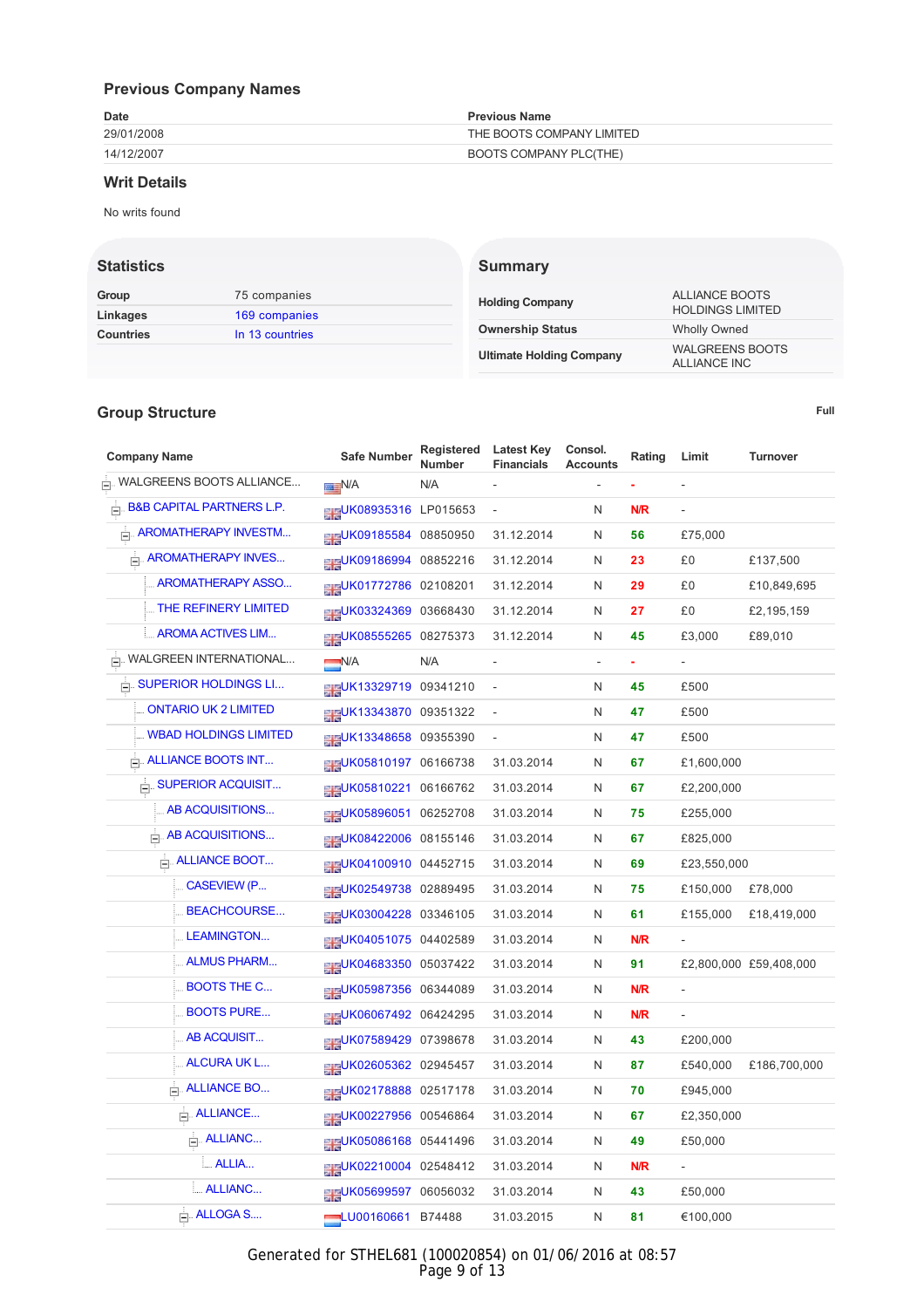| <b>ALLIANC</b>           | UK01627582 01961766              | 31.03.2015               | N                        | <b>N/R</b> |                          |                           |
|--------------------------|----------------------------------|--------------------------|--------------------------|------------|--------------------------|---------------------------|
| <b>ALLIANCE BO</b>       | <b>BIGUK08588106 08305312</b>    | 31.03.2014               | N                        | <b>N/R</b> |                          |                           |
| <b>ALLIANCE HE</b>       | <b>BIBUK03103524</b> 03446039    | 31.03.2014               | N                        | 78         |                          | £25,400,000£3,207,000,000 |
| <b>ALLIANCE HE</b>       | UK03599465 03946622              | 31.03.2014               | N                        | 62         | £240,000                 | £30,389,725               |
| <b>ALLIANCE HE</b>       | <b>MAGEMENT 15183 07073443</b>   | 31.03.2014               | N                        | 61         | £500,000                 | £126,900,000              |
| <b>ALLIANCE HE</b>       | ES04199258 B63551659             | 31.03.2014               | $\overline{\phantom{a}}$ | <b>N/R</b> | $\overline{\phantom{a}}$ | €11,545,000               |
| <b>ALLIANCE UN</b>       | <b>ELEUK05298854</b> 05654655    | 31.03.2014               | N                        | 49         | £13,500                  | £3,949,000                |
| <b>ALLOGA UK L</b>       | <b>SHOVE UK02828218 03169255</b> | 30.09.2014               | N                        | 80         |                          | £1,850,000 £55,760,000    |
| <b>BCM LIMITED</b>       | <b>SHOVE UK02402400 02741673</b> | 31.03.2014               | N                        | 47         | £140,000                 | £160,100,000              |
| <b>BCM EMPLOYM</b>       | UK06716687 07074956              | 31.03.2014               | N                        | 49         | £185,000                 | £36,476,000               |
| <b>BCM SPECIAL</b>       | <b>HEUK05652644 06009025</b>     | 31.03.2014               | N                        | 67         | £245,000                 | £10,117,000               |
| <b>BEESTON SIT</b>       | UK07606370 07414191              | 31.03.2014               | N                        | 70         | £170,000                 | £7,746,000                |
| <b>BOOTS DEVEL</b>       | <b>SHOUK00001754 00026373</b>    | 31.03.2014               | N                        | N/R        | $\overline{\phantom{a}}$ |                           |
| <b>BOOTS INTER</b>       | <b>BIGUK03686121 04034358</b>    | 31.03.2014               | N                        | 77         |                          | £1,100,000 £60,406,000    |
| <b>BOOTS INTER</b>       | <b>BIGUK06777854 07136280</b>    | 31.03.2014               | N                        | 77         | £220,000                 | £7,741,000                |
| <b>BOOTS MANAG</b>       | <b>SHOW CONTROLLS</b> 07073438   | 31.03.2014               | N                        | 76         |                          | £3,500,000 £1,076,500,000 |
| $\Box$ BOOTS OPTIC       | <b>HEUK00067038 00302441</b>     | 31.03.2014               | N                        | N/R        | $\overline{\phantom{a}}$ |                           |
| $\Box$ BOOTS OPT         | <b>MUK06432785 06790346</b>      | 31.03.2014               | N                        | 75         | £1,000                   |                           |
| <b>BOOTS E</b>           | UK06422029 06779526              | 31.03.2014               | N                        | 47         | £500                     | £79,097,000               |
| <b>BOOTS O</b>           | UK06421724 06779221              | 31.03.2014               | N                        | 72         |                          | £3,950,000 £252,820,000   |
| <b>DOLLOND</b>           | <b>MOR215106 07967233</b>        | 31.03.2014               | N                        | N/R        |                          |                           |
| <b>BOOTS PENSI</b>       | <b>HEUK00066506</b> 00301140     | 31.03.2015               | N                        | 95         | £25,000                  |                           |
| <b>BOOTS PROPC</b>       | <b>BIBUK07774682</b> SC395610    | 31.03.2014               | N                        | 75         | £150,000                 |                           |
| <b>BOOTS PROPC</b>       | UK08241289 SC419449              | 31.03.2014               | N                        | 75         | £150,000                 |                           |
| <b>BOOTS PROPC</b>       | <b>BIBUK08241291 SC419451</b>    | 31.03.2014               | N                        | 75         | £635,000                 |                           |
| <b>BOOTS RETAI</b>       | FB00355603 IE363449              | 31.03.2014               | N                        | N/R        |                          | €298,354,000              |
| $\Box$ BOOTS UK LI       | UK00601806 00928555              | 31.03.2014               | N                        | 69         |                          | £37,750,000£6,340,000,000 |
| <b>BURROWS &amp;</b>     | UK00749586 01077567              | 31.03.2015               | N                        | <b>N/R</b> | $\overline{\phantom{a}}$ |                           |
| <b>GORDON'S</b>          | <b>DIEUK03519533</b> 03865851    | 31.03.2014               | N                        | N/R        |                          |                           |
| <b>BLYTH PHA</b>         | UK01682195 02016802              | 31.03.2014               | N                        | 69         | £20,000                  | £2,309,264                |
| <b>BURRELLS</b>          | <b>BIBUK07298855 SC192121</b>    | 13.03.2014               | N                        | N/R        | $\overline{\phantom{a}}$ | £3,280,590                |
| EASTERHOU                | <b>ELEUK07188755 SC081595</b>    | 31.03.2014               | N                        | 95         | £57,000                  | £1,271,656                |
| HF HEALTH                | UK02644686 02984981              | 31.08.2015               | N                        | N/R        |                          |                           |
| <b>W.H.C.P</b>           | UK07171056 SC063705              | 31.03.2014               | N                        | 87         | £37,000                  | £1,833,012                |
| D200 ENERGY              | <b>BIGUK09221578 08883806</b>    | 31.03.2015               | N                        | 53         | £75,000                  | £10,821,000               |
| $\Box$ E. MOSS, LI       | UK00060497 00286222              | 31.03.2014               | N                        | 59         | £665,000                 | £404,000                  |
| <b>BELLPHARM</b>         | UK01722168 02057076              | 31.03.2010               | N                        | <b>N/R</b> | $\overline{\phantom{a}}$ |                           |
| DDM HEALT                | <b>BIGUK07299191 SC192458</b>    | 31.03.2014               | N                        | <b>N/R</b> | $\blacksquare$           |                           |
| <b>OTC DIRECT</b>        | UK02778069 03118885              | 31.03.2014               | N                        | 87         |                          | £5,350,000 £268,300,000   |
| SAND GINV                | ELEUK07907040 07687124           | 31.03.2014               | N                        | 73         | £150,000                 |                           |
| $\mathbb{H}$ SPRINT INVE | <b>BIBUK09518942 09159870</b>    | $\overline{\phantom{a}}$ | N                        | N/R        | $\overline{\phantom{a}}$ |                           |
| <b>SPRINT IN</b>         | <b>SHOUK00343944 00668238</b>    | 31.03.2014               | N                        | 82         | £530,000                 |                           |
| THE BOOTS C              | <b>HEUK00001851 00027657</b>     | 31.08.2015               | N                        | 97         |                          | £6,500,000 £274,000,000   |
| <b>UNICHEM LIM</b>       | <b>BIBUK02937362 03278903</b>    | 31.03.2014               | N                        | N/R        | $\overline{\phantom{a}}$ |                           |
| <b>MALGREENS B</b>       | <b>MAGEMENT 3 07073433</b>       | 31.03.2014               | N                        | 61         |                          | £1,450,000 £78,770,000    |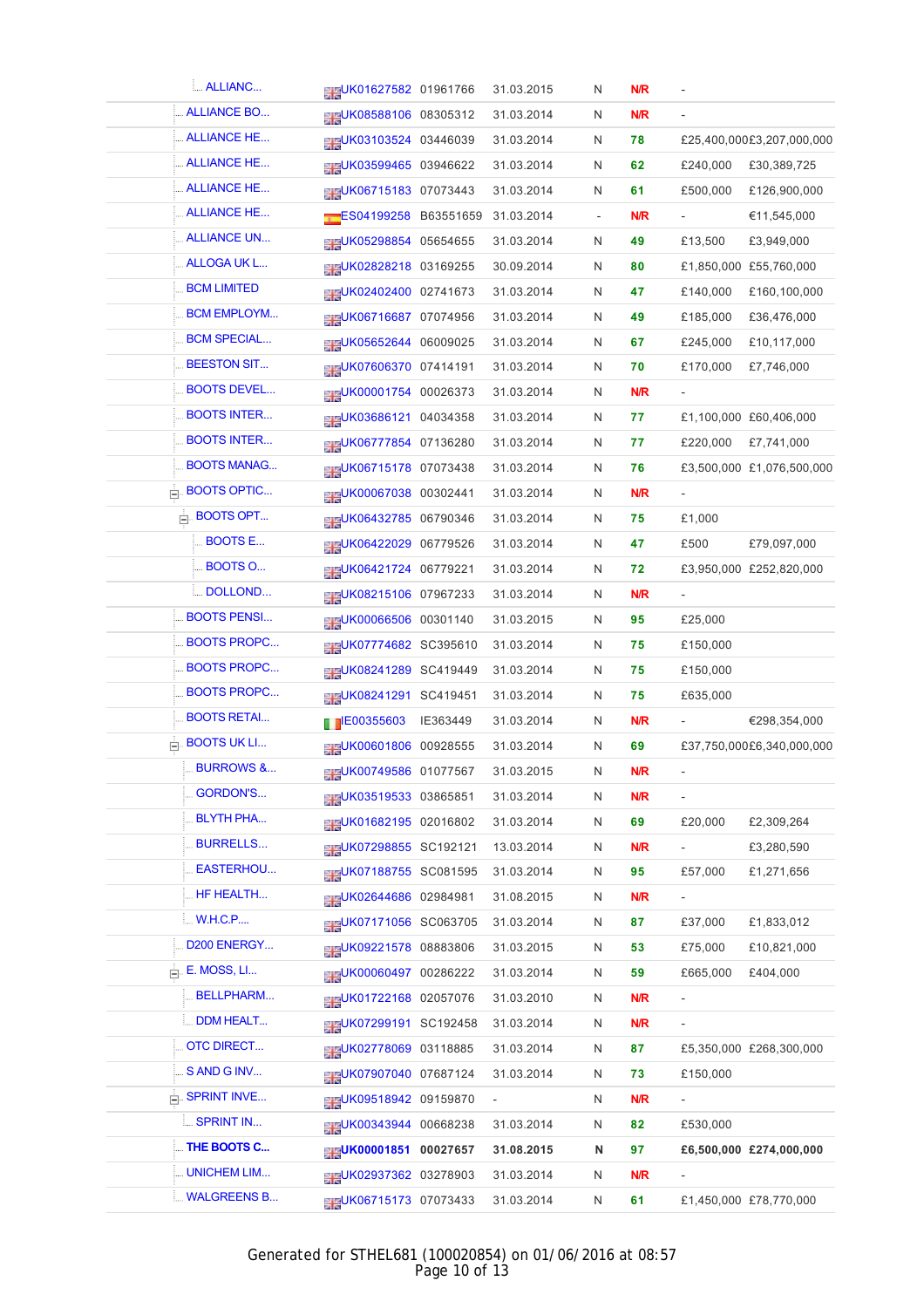# **Other Linked Companies**

| <b>Name</b>    |                                                                 |                                                                       |                   | <b>Safe NumberNumber</b>         | <b>Latest Key Financials Rating Limit</b> |                |            |                          | <b>Turnover</b>           |
|----------------|-----------------------------------------------------------------|-----------------------------------------------------------------------|-------------------|----------------------------------|-------------------------------------------|----------------|------------|--------------------------|---------------------------|
|                | <b>GREEN, YOUNG &amp; COMPANY LIMITED</b>                       |                                                                       |                   | UK0042062300745710 31.12.2014    |                                           |                | <b>N/R</b> |                          |                           |
| <b>LIMITED</b> | <b>RECKITT BENCKISER FINANCE (2010)</b>                         |                                                                       |                   | UK0760764007415340 31.12.2014    |                                           |                | 59         | £3,800,000               |                           |
|                | <b>RECKITT BENCKISER (GROSVENOR)</b><br><b>HOLDINGS LIMITED</b> |                                                                       |                   | UK0534286105698731 31.12.2014    |                                           |                | 41         | £50,000                  |                           |
|                |                                                                 | RB HOLDINGS (LUXEMBOURG) S.À R.L.                                     | LU00159228 B71609 |                                  | 31.12.2010                                |                | N/R        |                          |                           |
| <b>LIMITED</b> |                                                                 | <b>RECKITT BENCKISER TREASURY (2007)</b>                              |                   | LUK0600908006365837 31.12.2014   |                                           |                | 59         | £10,550,000              |                           |
| <b>LIMITED</b> | <b>RECKITT BENCKISER FINANCE (2005)</b>                         |                                                                       |                   | UK0513620005491648 31.12.2014    |                                           |                | 56         | £75,000                  |                           |
|                | <b>RB REIGATE (IRELAND)</b>                                     |                                                                       |                   | E00401734 IE409981 31.12.2014    |                                           |                | 95         | €100,000                 |                           |
| <b>LIMITED</b> |                                                                 | <b>RECKITT BENCKISER USA FINANCE (NO.1)</b>                           |                   | UK0454901704902703 31.12.2015    |                                           |                | 75         | £29,900,000 £4,176,000   |                           |
|                |                                                                 | RECKITT BENCKISER INVESTMENTS LIMITED BEUK0446764904821049 31.12.2014 |                   |                                  |                                           |                | 58         | £75,000                  |                           |
| <b>LIMITED</b> |                                                                 | RECKITT BENCKISER HEALTHCARE (UK)                                     |                   | BUK0005139400261312 31.12.2014   |                                           |                | 90         |                          | £100,000,000 £313,895,000 |
| <b>LIMITED</b> |                                                                 | <b>RECKITT BENCKISER USA FINANCE (NO.2)</b>                           |                   | UK0454906104902747 31.12.2015    |                                           |                | 75         | £16,550,000 £1,997,000   |                           |
|                | <b>RECKITT &amp; SONS LIMITED</b>                               |                                                                       |                   | UK0024122600561576 31.12.2014    |                                           |                | 54         | £100,000,000 £21,058,000 |                           |
|                | <b>TUBIFOAM LIMITED</b>                                         |                                                                       |                   | UK0033372700657860 31.12.2014    |                                           |                | 63         | £10,650,000 £4,173,000   |                           |
|                |                                                                 | RB HOLDINGS (NOTTINGHAM) LIMITED                                      |                   | LUK0401582504367123 31.12.2014   |                                           |                | 75         | £100,000,000             |                           |
| <b>LIMITED</b> |                                                                 | <b>RECKITT BENCKISER LUXEMBOURG (NO.3)</b>                            |                   | UK0529172305647517 31.12.2015    |                                           |                | 62         | £97,000,000 £9,386,000   |                           |
| <b>LIMITED</b> |                                                                 | <b>RECKITT BENCKISER FINANCE COMPANY</b>                              |                   | UK0439603404749202 31.12.2015    |                                           |                | 75         | £13,100,000              |                           |
|                | <b>HALFORDS LIMITED</b>                                         |                                                                       |                   | UK00011679 00103161 03.04.2015   |                                           |                | 94         |                          | £54,750,000 £872,700,000  |
| <b>LIMITED</b> |                                                                 | <b>RECKITT BENCKISER USA FINANCE (NO.3)</b>                           |                   | BIGUK0454909004902776 31.12.2015 |                                           |                | 75         | £10,150,000 £717,000     |                           |
| <b>LIMITED</b> |                                                                 | <b>RECKITT BENCKISER LUXEMBOURG (NO.2)</b>                            |                   | UK0529170805647502 31.12.2014    |                                           |                | 91         | £100,000,000 £28,151,000 |                           |
|                |                                                                 | <b>ALLIANCE HEALTHCARE REPARTITION</b>                                |                   | FR05129432 421218132 31.03.2015  |                                           |                | 20         | €0                       | €3,947,746,556            |
| 1              | $\overline{2}$                                                  | 3<br>4                                                                |                   | 5                                | 6                                         | $\overline{7}$ |            | 8                        | 9                         |

# **Mortgage Details**

| Mortgage Type:          | DEED OF ACCESSION                                                                                                                                                                                                                                                   |
|-------------------------|---------------------------------------------------------------------------------------------------------------------------------------------------------------------------------------------------------------------------------------------------------------------|
| Date Charge Created:    | 21/12/07                                                                                                                                                                                                                                                            |
| Date Charge Registered: | 08/01/08                                                                                                                                                                                                                                                            |
| Date Charge Satisfied:  | 30/01/15                                                                                                                                                                                                                                                            |
| Status:                 | <b>SATISFIED</b>                                                                                                                                                                                                                                                    |
| Person(s) Entitled:     | DEUTSCHE BANK AG, LONDON BRANCH (THE "SECURITY AGENT");                                                                                                                                                                                                             |
| <b>Amount Secured:</b>  |                                                                                                                                                                                                                                                                     |
| Details:                | FIXED AND FLOATING CHARGES OVER THE UNDERTAKING AND ALL PROPERTY AND ASSETS<br>PRESENT AND FUTURE INCLUDING GOODWILL BOOKDEBTS UNCALLED CAPITAL BUILDINGS<br>FIXTURESFIXED PLANT AND MACHINERYSEE THE MORTGAGE CHARGE DOCUMENT FOR FULL<br><b>DETAILS</b>           |
| Mortgage Type:          | DEED OF CHARGE AND GUARANTEE                                                                                                                                                                                                                                        |
| Date Charge Created:    | 10/01/07                                                                                                                                                                                                                                                            |
| Date Charge Registered: | 17/01/07                                                                                                                                                                                                                                                            |
| Date Charge Satisfied:  |                                                                                                                                                                                                                                                                     |
| Status:                 | <b>OUTSTANDING</b>                                                                                                                                                                                                                                                  |
| Person(s) Entitled:     | THE LAW DEBENTURE PENSION TRUST CORPORATION P.L.C.                                                                                                                                                                                                                  |
| <b>Amount Secured:</b>  | ALL MONIES DUE OR TO BECOME DUE FROM THE COMPANY OR ITS SUBSIDIARIES TO OR IN<br>RESPECT OF THE BENEFICIARIES OR IN RESPECT OF THE CHARGEE ON ANY ACCOUNT<br>WHATSOEVER UNDER THE TERMS OF THE AFOREMENTIONEDINSTRUMENT CREATING OR<br><b>EVIDENCING THE CHARGE</b> |
| Details:                | ALL RIGHTS TITLE AND INTEREST IN AND TOTHE CHARGED PROPERTY SEE THE MORTGAGE<br>CHARGE DOCUMENT FOR FULL DETAILS                                                                                                                                                    |

#### Generated for STHEL681 (100020854) on 01/06/2016 at 08:57 Page 11 of 13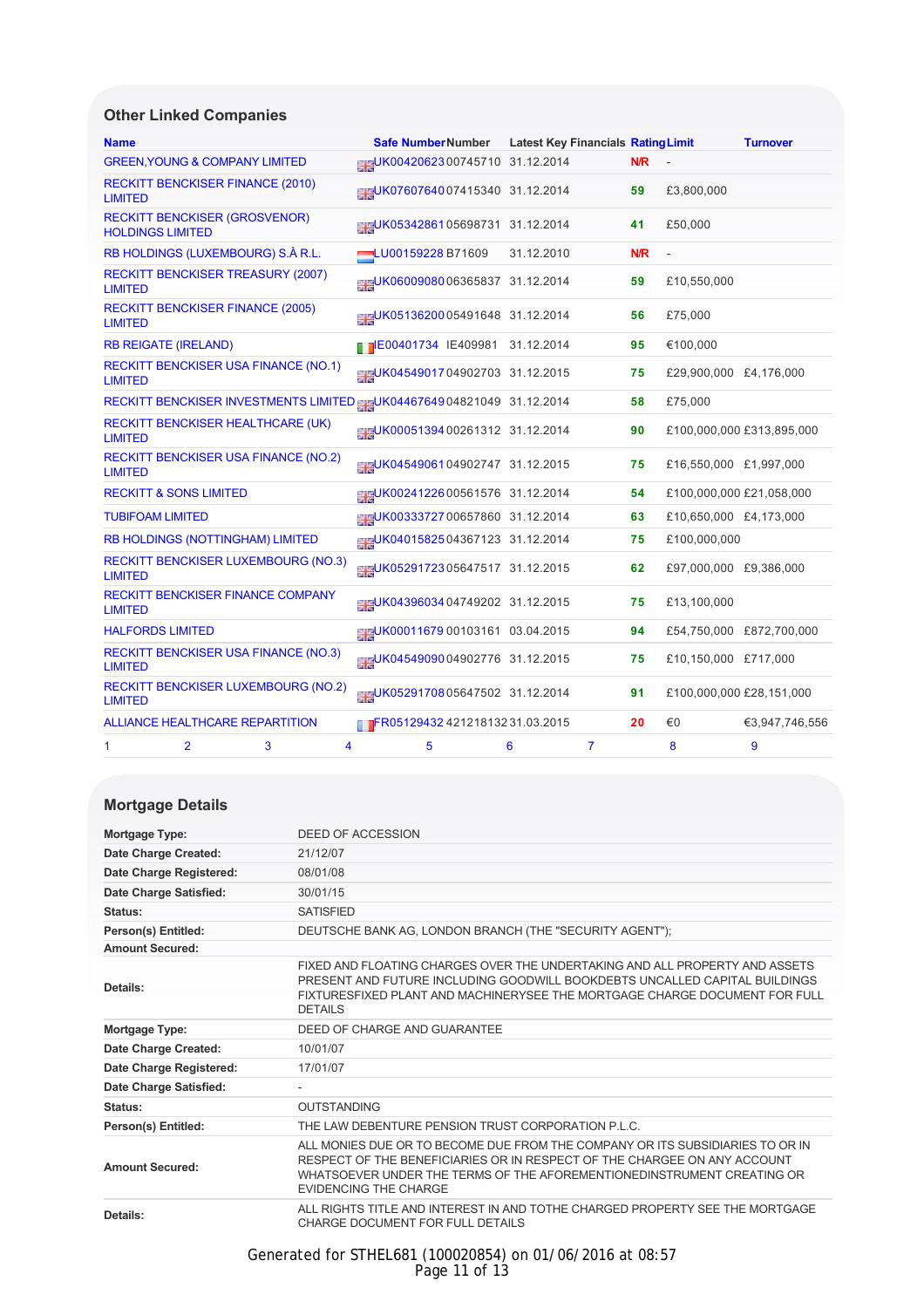# **Previous Director/Company Secretaries**

| <b>Name</b>                           | <b>Current Directorships</b> | <b>Previous Directorships</b> |
|---------------------------------------|------------------------------|-------------------------------|
| <b>Stephen George Russell</b>         | 1                            | 6                             |
| <b>Marcus Simon Dench</b>             | 3                            | 7                             |
| <b>Mark Francis Muller</b>            | 38                           | 10                            |
| James Blyth Of Rowington              | 2                            | 6                             |
| <b>David Anthony Godwin Sarre</b>     | 0                            | 4                             |
| Peter William John Reynolds           | 0                            | 14                            |
| <b>Michael Richardson Angus</b>       | $\mathbf{1}$                 | 13                            |
| <b>Keith Ackroyd</b>                  | 1                            | 14                            |
| <b>Robert Peter Wilson</b>            | 2                            | 4                             |
| <b>Michael John Oliver</b>            | 3                            | 25                            |
| <b>Sonia Fennell</b>                  | 3                            | 92                            |
| <b>Michael Frith Ruddell</b>          | 0                            | 8                             |
| David Anthony Roland Thompson         | 3                            | 11                            |
| <b>Barry Clare</b>                    | $\mathbf{1}$                 | 7                             |
| <b>Gordon Minto Hourston</b>          | 0                            | 10                            |
| Joseph John Henderson Watson          | 0                            | 5                             |
| <b>Eric Edward Cliffe</b>             | 0                            | 9                             |
| <b>Oppenheim-Barnes Of Gloucester</b> | 0                            | $\overline{2}$                |
| <b>Christopher John Benson</b>        | 5                            | 18                            |
| <b>Martin Peter Read</b>              | 2                            | 13                            |
| <b>Anthony Nigel Russell Rudd</b>     | 4                            | 17                            |
| <b>Fiona Mary Harrison</b>            | 0                            | 16                            |
| <b>Terry George Richardson</b>        | 0                            | 5                             |
| <b>Brian Edward Whalan</b>            | 0                            | 1                             |
| <b>David Charles Geoffrey Foster</b>  | 6                            | 32                            |
| Ian Maurice Gray Prosser              | $\mathbf{1}$                 | 18                            |
| <b>Gordon Ridley Solway</b>           | 0                            | 3                             |
| <b>Clive Anthony Whitmore</b>         | 0                            | 11                            |
| <b>Howard Dodd</b>                    | 0                            | 4                             |
| <b>Helene Ploix</b>                   | 0                            | 3                             |
| <b>Alan Henry Hawksworth</b>          | 0                            | 10                            |
| <b>Andrew Patrick Smith</b>           | 3                            | 13                            |
| <b>John Brian McGrath</b>             | 4                            | 18                            |
| <b>Paul Bateman</b>                   | 0                            | 6                             |
| <b>Jan Bennink</b>                    | 0                            | $\overline{2}$                |
| <b>David Arthur Kneale</b>            | 0                            | 8                             |
| <b>John Gordon Sinclair Buchanan</b>  | 0                            | 25                            |
| <b>Paul Herbert Stoneham</b>          | 0                            | 8                             |
| <b>Marco Pagni</b>                    | 5                            | 22                            |
| <b>David William Lister</b>           | 0                            | 1                             |
| <b>Richard Andrew Baker</b>           | 0                            | $\sqrt{2}$                    |
| <b>Alexander Wallace Gourlay</b>      | 0                            | 8                             |
| <b>Ann Francke</b>                    | 0                            | $\overline{c}$                |
| Jonathan Scott Wheway                 | 0                            | 5                             |
| <b>Stephen William Duncan</b>         | $\mathbf{1}$                 | 12                            |
| <b>Ian Alexander Hawtin</b>           | $\mathbf{1}$                 | 6                             |
| <b>Paul Bryan Fussey</b>              | $\mathbf{1}$                 | 6                             |
| <b>David Charles Geoffrey Foster</b>  | 6                            | 32                            |
| Kenneth Stanton Piggott               | 5                            | 12                            |
| <b>Peter John Davis</b>               | 0                            | 16                            |
| <b>Toon Clerckx</b>                   | 0                            | 24                            |
|                                       |                              |                               |
|                                       |                              |                               |
| <b>Average Invoice Value</b>          |                              | £6455.86                      |

Generated for STHEL681 (100020854) on 01/06/2016 at 08:57 Page 12 of 13

**Invoices available** 521